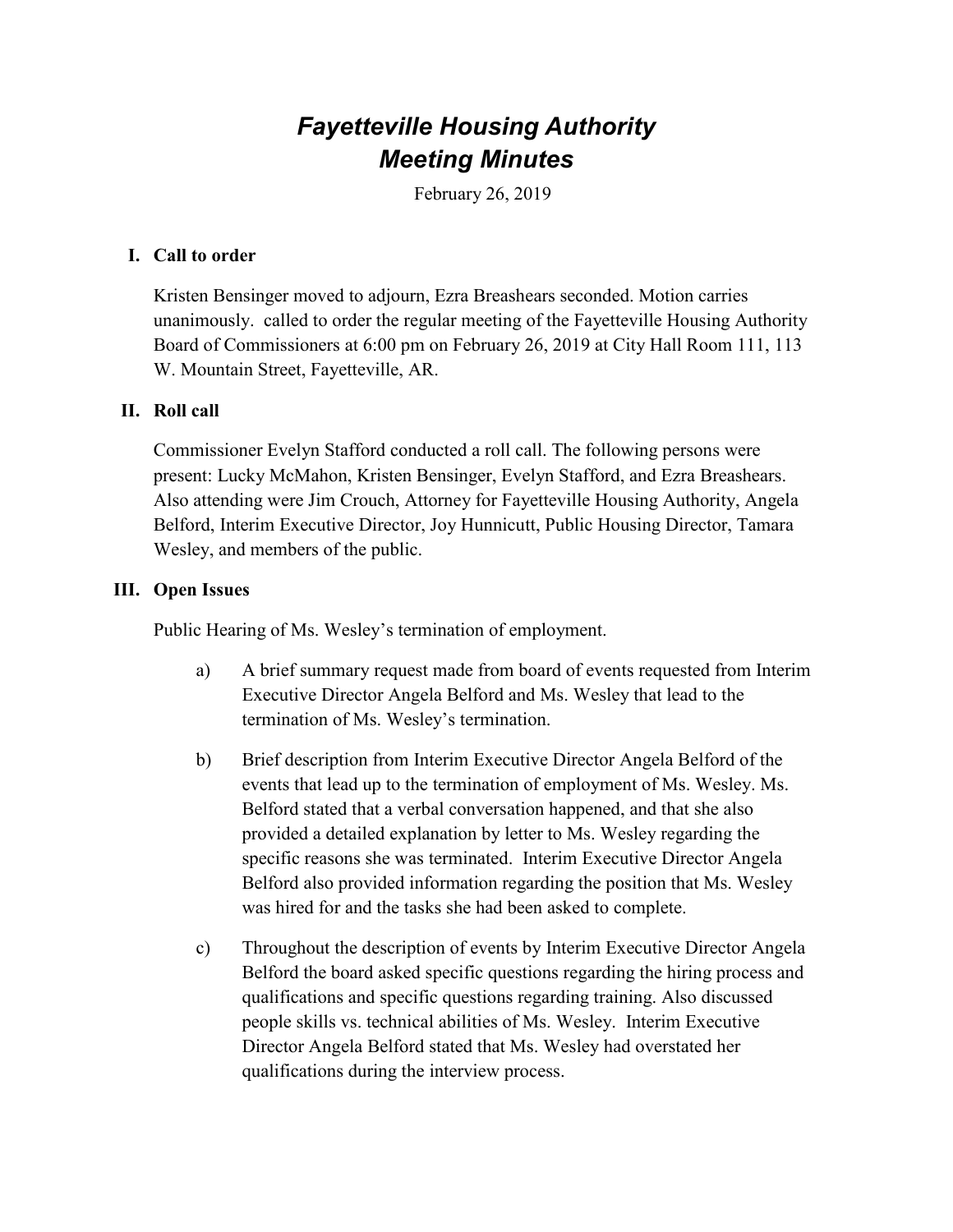- d) Ms. Wesley was called to the table to provide a description of the events that led to her termination. Ms. Wesley also provided additional documents to the board showing communication between herself, the Interim Executive Director, and Commissioner Melissa Terry.
- e) Throughout the description of events by Ms. Wesley the board asked specific questions regarding the claims Ms. Wesley stated in her appeal. Ms. Wesley stated she is a disabled employee and requested to be provided a reasonable accommodation for her conditions. However, Ms. Wesley stated that she did not want to disclose her disability. Ms. Wesley read her statement to the board regarding her appeal. She also read through additional information she had brought to support her appeal. Ms. Wesley stated that she did not receive adequate training for her position. Ms. Wesley also quoted policy and procedures from the employee handbook and additional information from the Federal Government Office of Personnel Management's website. Ms. Wesley asked for compensation throughout appeal process because she did not believe she violated any employment policies or procedures of FHA.
- f) Throughout the description of events by Ms. Wesley the board asked specific questions regarding the events. The board also asked for clarification of Ms. Wesley's statements. Ms. Wesley brought up specific names of other employees and denied all accusations made against her. When specifically asked about the quality and amount of training she received by the Board, Ms. Wesley stated that the training she did receive was great. Ms. Wesley answered to the board she was there for two weeks and completed the training in less time than it was set up for. Ms. Wesley stated her reasonable accommodation request was for face to face training. Ms. Wesley stated that out of the time she was with FHA she did not receive proper training. This statement was made after stating that the initial training was great. Ms. Wesley also went on to provide information regarding her knowledge, skills, abilities, and past work experience. Ms. Wesley also stated she had been barred from the office to be able to continue her job/training.
- g) Board voted to go into Executive Session to discuss the termination of employment of Ms. Wesley. The motion passed.
- h) Board voted to rescind the motion to go into Executive Session.
- i) Board asked questions to Interim Executive Director Angela Belford regarding training for other employees. Interim Executive Director Belford